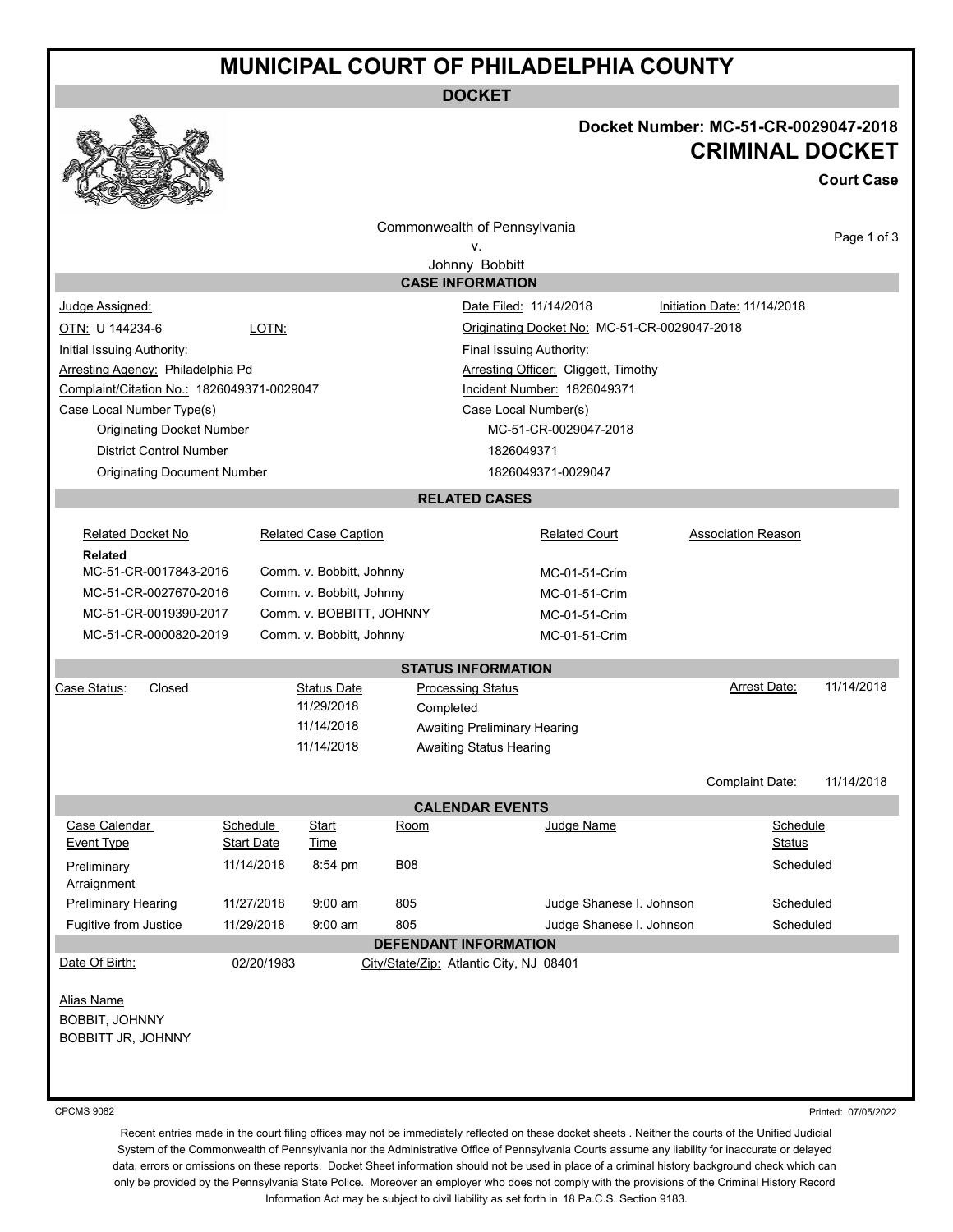## **MUNICIPAL COURT OF PHILADELPHIA COUNTY**

**DOCKET**

|                         |                                            |                |                |                                         |                                                        |                                         |                 |                         |                               | Docket Number: MC-51-CR-0029047-2018<br><b>CRIMINAL DOCKET</b> |
|-------------------------|--------------------------------------------|----------------|----------------|-----------------------------------------|--------------------------------------------------------|-----------------------------------------|-----------------|-------------------------|-------------------------------|----------------------------------------------------------------|
|                         |                                            |                |                |                                         |                                                        |                                         |                 |                         |                               | <b>Court Case</b>                                              |
|                         |                                            |                |                |                                         |                                                        |                                         |                 |                         |                               |                                                                |
|                         |                                            |                |                |                                         |                                                        | Commonwealth of Pennsylvania            |                 |                         |                               |                                                                |
|                         |                                            |                |                |                                         |                                                        | ٧.                                      |                 |                         |                               | Page 2 of 3                                                    |
|                         |                                            |                |                |                                         |                                                        | Johnny Bobbitt                          |                 |                         |                               |                                                                |
|                         |                                            |                |                |                                         |                                                        | <b>CASE PARTICIPANTS</b>                |                 |                         |                               |                                                                |
| <b>Participant Type</b> |                                            |                |                | <b>Name</b>                             |                                                        |                                         |                 |                         |                               |                                                                |
| Defendant               |                                            |                |                | Bobbitt, Johnny                         |                                                        |                                         |                 |                         |                               |                                                                |
|                         |                                            |                |                |                                         |                                                        | <b>BAIL INFORMATION</b>                 |                 |                         |                               |                                                                |
| Bobbitt, Johnny         |                                            |                |                |                                         |                                                        |                                         |                 |                         |                               | <b>Nebbia Status: None</b>                                     |
| <b>Bail Action</b>      |                                            | Date           |                | <b>Bail Type</b>                        |                                                        | Percentage                              | Amount          |                         |                               |                                                                |
|                         |                                            |                |                |                                         |                                                        |                                         |                 |                         | <b>Bail Posting Status</b>    | <b>Posting Date</b>                                            |
|                         |                                            |                |                |                                         |                                                        |                                         |                 |                         |                               |                                                                |
| Set                     |                                            |                | 11/14/2018     | Monetary                                |                                                        | 10.00%                                  | \$50,000.00     |                         |                               |                                                                |
| Revoke                  |                                            |                | 11/29/2018     | Monetary                                |                                                        | 10.00%                                  | \$50,000.00     |                         |                               |                                                                |
|                         |                                            |                |                |                                         |                                                        | <b>CHARGES</b>                          |                 |                         |                               |                                                                |
| Seq.                    | Orig Seq.                                  | Grade          | <b>Statute</b> |                                         |                                                        | <b>Statute Description</b>              |                 |                         | Offense Dt.                   | <b>OTN</b>                                                     |
| 1                       | $\mathbf{1}$                               | F <sub>2</sub> | 42 § 9134      |                                         |                                                        | Arrest Prior To Requisition             |                 |                         | 11/14/2018                    | U 144234-6                                                     |
|                         |                                            |                |                |                                         |                                                        | <b>DISPOSITION SENTENCING/PENALTIES</b> |                 |                         |                               |                                                                |
| Disposition             |                                            |                |                |                                         |                                                        |                                         |                 |                         |                               |                                                                |
| Case Event              |                                            |                |                |                                         |                                                        | <b>Disposition Date</b>                 |                 |                         | <b>Final Disposition</b>      |                                                                |
|                         | Sequence/Description                       |                |                |                                         |                                                        | Offense Disposition                     |                 |                         | Grade<br><b>Section</b>       |                                                                |
|                         | Sentencing Judge                           |                |                |                                         |                                                        | Sentence Date                           |                 |                         | <b>Credit For Time Served</b> |                                                                |
|                         | Sentence/Diversion Program Type            |                |                |                                         | <b>Incarceration/Diversionary Period</b><br>Start Date |                                         |                 |                         |                               |                                                                |
|                         | <b>Sentence Conditions</b>                 |                |                |                                         |                                                        |                                         |                 |                         |                               |                                                                |
| <b>Proceed to Court</b> |                                            |                |                |                                         |                                                        |                                         |                 |                         |                               |                                                                |
|                         | Preliminary Arraignment                    |                |                |                                         | 11/14/2018                                             |                                         |                 | Not Final               |                               |                                                                |
|                         | 1 / Arrest Prior To Requisition            |                |                |                                         | Proceed to Court                                       |                                         |                 | F2                      |                               | 42 § 9134                                                      |
|                         | <b>Transferred to Another Jurisdiction</b> |                |                |                                         |                                                        |                                         |                 |                         |                               |                                                                |
| Fugitive from Justice   |                                            |                |                |                                         | 11/29/2018                                             |                                         |                 |                         | <b>Final Disposition</b>      |                                                                |
|                         | 1 / Arrest Prior To Requisition            |                |                |                                         |                                                        | <b>Transferred to Another</b>           |                 | F <sub>2</sub>          |                               | 42 § 9134                                                      |
|                         |                                            |                |                |                                         |                                                        | Jurisdiction                            |                 |                         |                               |                                                                |
|                         | <b>COMMONWEALTH INFORMATION</b>            |                |                |                                         |                                                        | <b>ATTORNEY INFORMATION</b>             |                 |                         |                               |                                                                |
| <u>Name:</u>            |                                            |                |                | Philadelphia County District Attorney's |                                                        | <u>Name:</u>                            |                 | Defender Association of |                               |                                                                |
|                         | Office                                     |                |                |                                         |                                                        |                                         | Philadelphia    |                         |                               |                                                                |
|                         | Prosecutor                                 |                |                |                                         |                                                        |                                         | Public Defender |                         |                               |                                                                |
| Supreme Court No:       |                                            |                |                |                                         |                                                        | Supreme Court No:                       |                 |                         |                               |                                                                |
| Phone Number(s):        |                                            | (Phone)        |                |                                         |                                                        | Rep. Status:                            |                 | Active                  |                               |                                                                |
| Address:                | 215-686-8000                               |                |                |                                         |                                                        | Phone Number(s):                        |                 |                         |                               |                                                                |
|                         | 3 South Penn Square                        |                |                |                                         |                                                        | Address:                                |                 |                         |                               |                                                                |
|                         | Philadelphia, PA 19107                     |                |                |                                         |                                                        |                                         |                 |                         |                               |                                                                |
|                         |                                            |                |                |                                         |                                                        | <b>ENTRIES</b>                          |                 |                         |                               |                                                                |
| Sequence Number         |                                            |                | CP Filed Date  |                                         | Document Date                                          |                                         |                 | Filed By                |                               |                                                                |
|                         |                                            |                |                |                                         |                                                        |                                         |                 |                         |                               |                                                                |
|                         |                                            |                |                |                                         |                                                        |                                         |                 |                         |                               |                                                                |

CPCMS 9082

Printed: 07/05/2022

Recent entries made in the court filing offices may not be immediately reflected on these docket sheets . Neither the courts of the Unified Judicial System of the Commonwealth of Pennsylvania nor the Administrative Office of Pennsylvania Courts assume any liability for inaccurate or delayed data, errors or omissions on these reports. Docket Sheet information should not be used in place of a criminal history background check which can only be provided by the Pennsylvania State Police. Moreover an employer who does not comply with the provisions of the Criminal History Record Information Act may be subject to civil liability as set forth in 18 Pa.C.S. Section 9183.